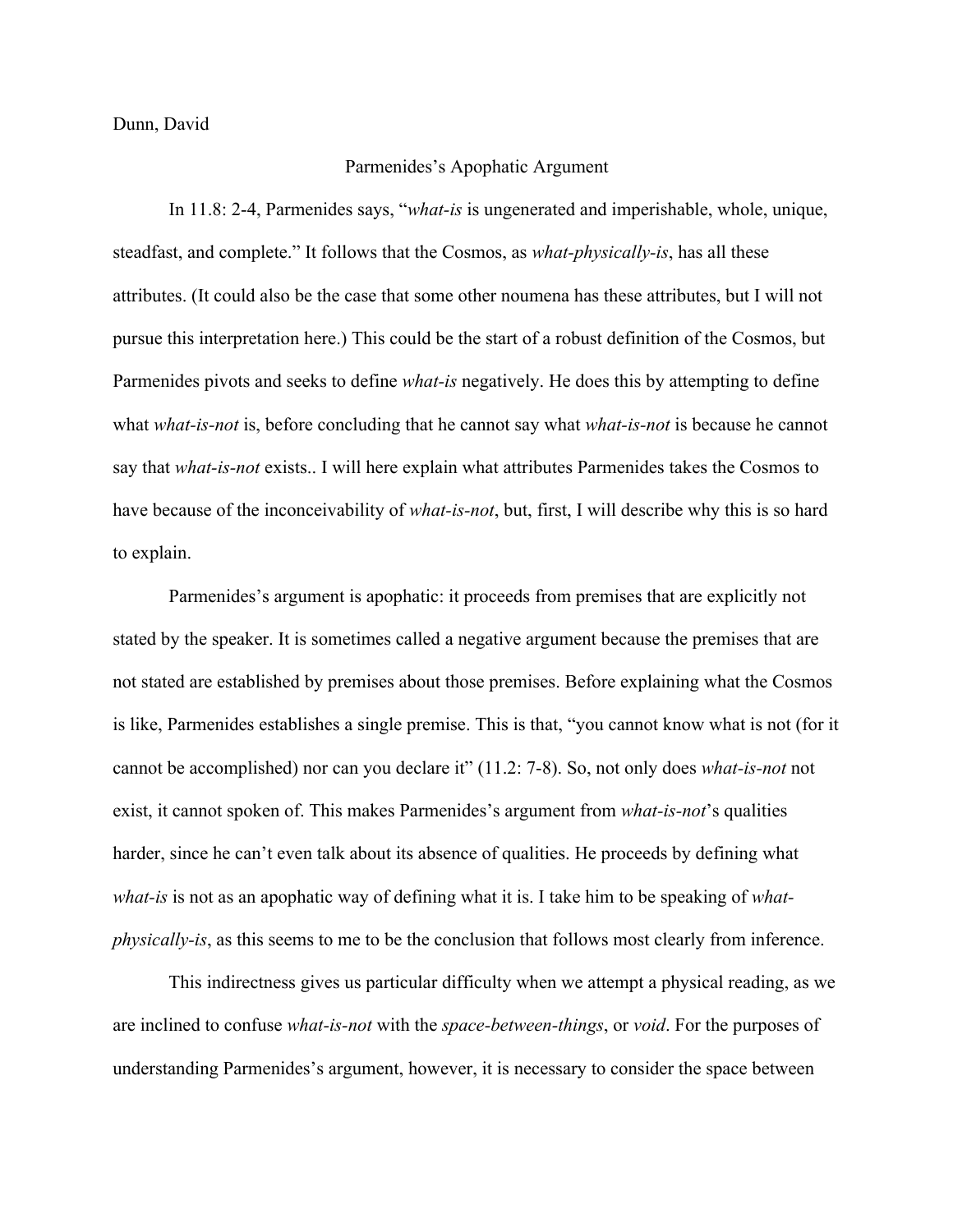things to be some thing itself, and, thus, part of the thing that encompasses everything. Parts of *what-is* can only be divided by *what-is* (*what-is-not* is not, so it cannot "be" between or outside of *what-is*) so *anything* that is is part of *everything* that is; *everything-that-is* is the *Cosmos*. we encounter the problem of division, though; if the space between things is also something, is there really a *between-things*? Parmenides answers that there is not; if there were *nothing* between two things, they would be the same, undifferentiated thing (two bodies of water with *nothing* between them are actually one body of water). So-called divisions of the *Cosmos* are only figures of speech. For example, I refer to separate *things* in this paper, but only in the lower-case sense; the *Cosmos* is the only *Thing*.

Note, however, that besides rejecting division within *what-is*, Parmenides also rejects the division between *what-is* and *what-is-not*, as discussing such a division would necessarily entail discussing *what-is-not*. This makes it difficult for interpreters to discuss his work without reading into it something he deliberately left out. The division between *what-is* and *what-is-not* would make an easy, traditional argument, but Parmenides takes the altogether harder route of discussing *what-is* explicitly on his own terms as a monolithic, all-encompassing *Thing*. His argument is subtle, and interpreters must largely infer meaning from the fragments.

Eventually, though, the very existence of the *Cosmos*—its most obvious trait, as well as the one that can most obviously be inferred from *what-is-not*'s non-existence—makes all its other characteristics necessary. The being of the *Cosmos* and the not-being of the *not-Cosmos* (*what-is-not*) imply all the other traits of the Cosmos, which follow in the next paragraph.

The traits that Parmenides ascribes to the *Cosmos* are: "ungenerated…imperishable, whole, unique, steadfast, and complete" (11.8: 3-4). I will describe why these all follow from his account of the *Cosmos* as *what-is* and not *what-is-not*, keeping in mind the particular difficulties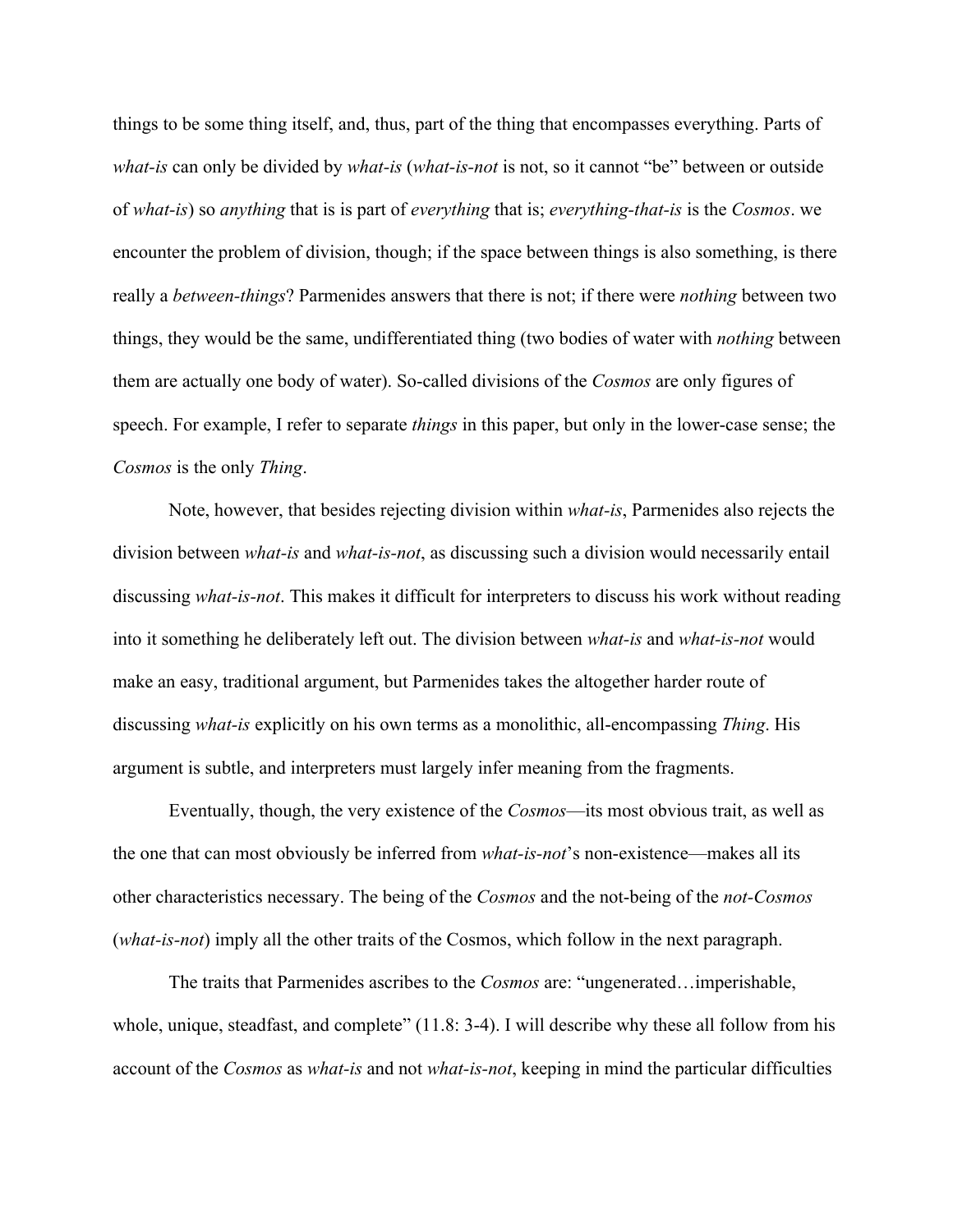that his argument creates. I will refer back only to the premise established in 11.2: 7-8: that "you cannot know what is not (for it cannot be accomplished) nor can you declare it." Everything else should follow logically. Where necessary, I will point to other sections of Parmenides's fragments wherein he makes parallel arguments about qualities more explicitly.

First, Parmenides states that the *Cosmos* is ungenerated. The *Cosmos* is ungenerated because *what-is* cannot, logically, have come from *what-is-not*, as *what-is-not* is not; thus, *whatis* must have come from something else that exists if it came from anything else at all, which must, itself, be part of *what-is*. (We will see, when we discuss the *Cosmos* as "whole", that something being a part of *what-is* makes it, itself, *what-is*.)

Second, Parmenides states that the *Cosmos* is imperishable. This follows from the *Cosmos* being ungenerated, as the Cosmos, being *what-is*, could only perish by becoming *whatis-not*; *what-is* becoming *what-is-not*, however, is just as impossible as *what-is-not* becoming *what-is*. Such a transformation is inconceivable, and thus impossible. I will note that, together with the *Cosmos*'s nature as something ungenerated, its nature as something imperishable makes it eternal, without beginning or end. This may sound inconceivable, but, given that Parmenides has already established the impossibility of *what-is-not* existing, the Cosmos having any other nature is what is really inconceivable.

Third, Parmenides states that the *Cosmos* is whole. This is because nothing could divide it but itself, and a thing being between itself and itself is an absurdity. We may consider the possibility that *what-is* could be divided by *what-is-not*, but only to reject it; if there is *nothing*  between two things, they would not be two things, but one thing. Therefore, *what-is-not* is not the same as *Void*—the space between atoms—and why any so-called part of the *Cosmos* must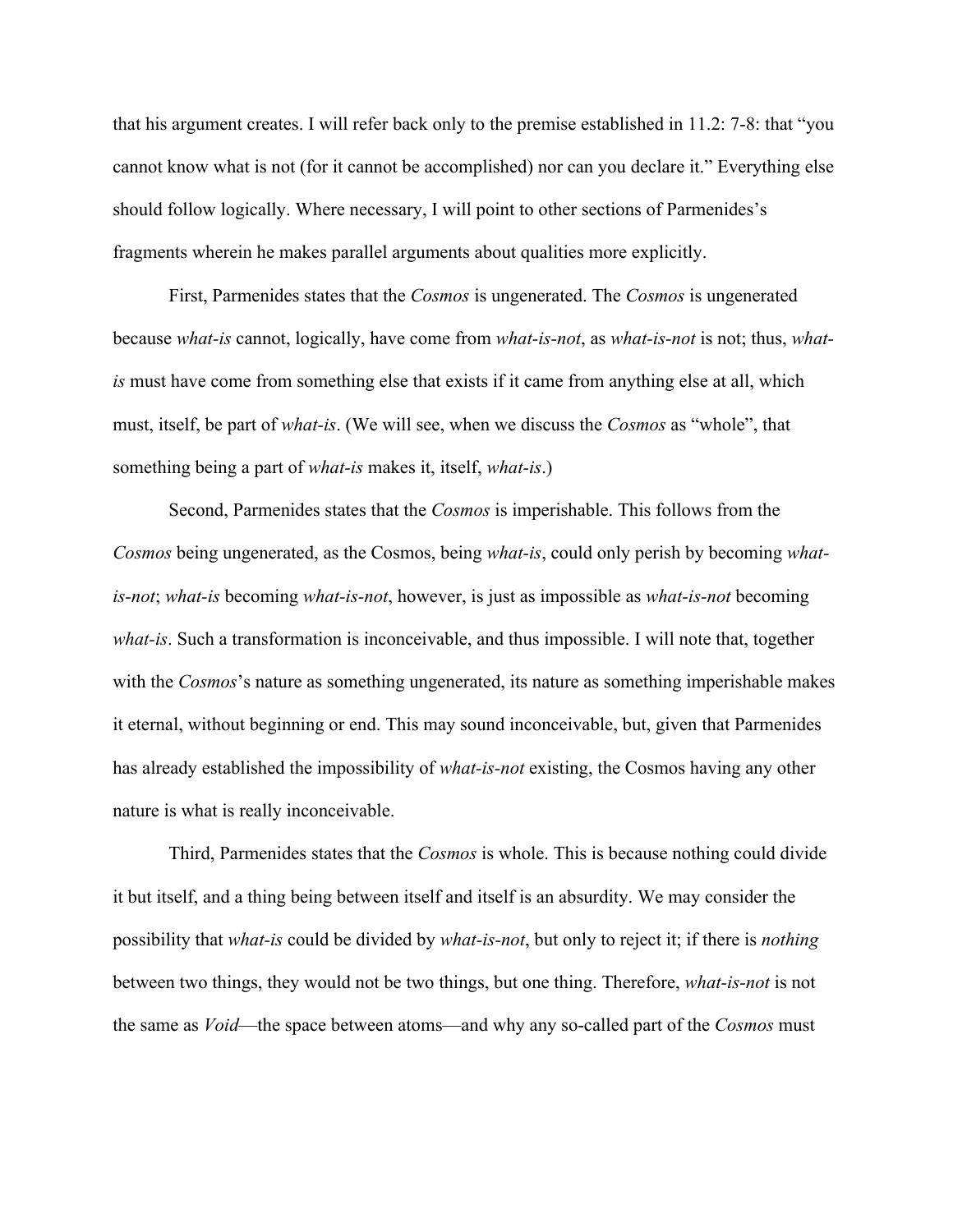itself be the *Cosmos*. The *Cosmos*, being whole, is undifferentiated except in human imagination (which is not identical to physical existence).

Fourth, Parmenides states that the *Cosmos* is unique. It could be argued that this is implied by its separateness from *what-is-not*, but that would involve discussing *what-is-not* as *something-that-is*, which Parmenides deliberately avoids doing. Instead, I argue that the *Cosmos*'s uniqueness is implied by its wholeness in time—as it occupies all time, being ungenerated and imperishable—and in space—as it is whole. Filling, then, all time and space and, possibly, expanding as time and space expand—there could only be one *Cosmos*. Another *Cosmos-that-is* would also be part of *what-is* in time and space, and thus of the *Cosmos*. As the *Cosmos* is whole, this greater *Cosmos* could not really be divided into lesser *Cosmoses*, which is why there could only be one of it.

Fifth, Parmenides states that the *Cosmos* is steadfast. This means it does not change, which is, considering our everyday observations of it, confusing. However, considering the *Cosmos* to be whole, we must recognize that is whole in both space—as covered in the previous paragraph—and time—as covered in the paragraph before that one. If we reject division, as Parmenides does, as a human artifice and not a physical feature of the *Cosmos*, we must recognize that we cannot divide the *Cosmos* in time any more than we can in space. This would create multiple *Cosmoses*, which is impossible. This means that change—which is a difference in the *Cosmos* in different times—is impossible. The *Cosmos*, ungenerated and imperishable, exists at all times at once.

Sixth, and finally, Parmenides states that the *Cosmos* is complete. This follows largely from the *Cosmos* being whole—that is, not having parts added to or taken away from it—but it has a greater significance. If the *Cosmos* is complete, then it cannot become more or less than